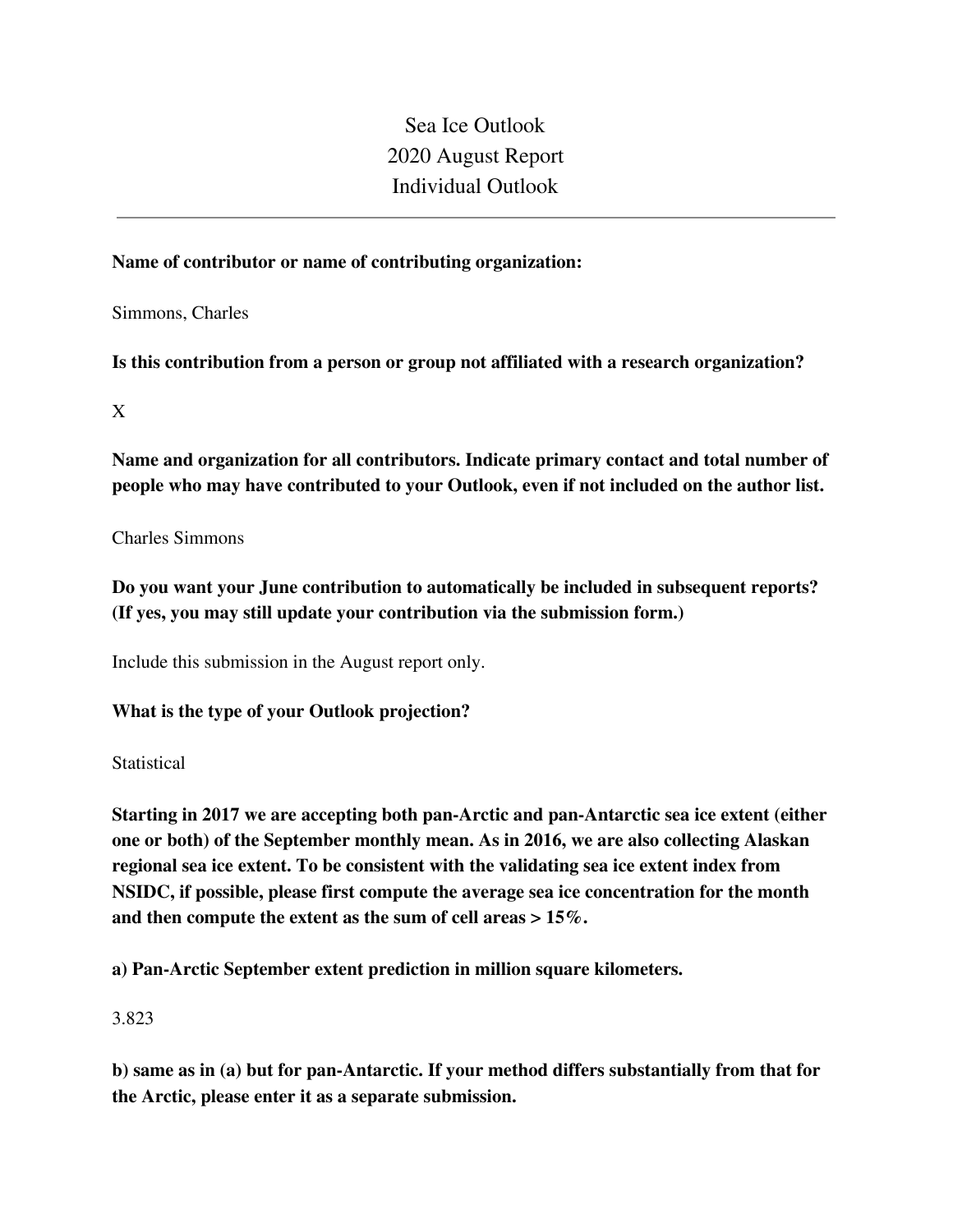**c) same as in (b) but for the Alaskan region. Please also tell us maximum possible extent if every ocean cell in your region were ice covered.**

**"Executive summary" of your Outlook contribution (using 300 words or less) describe how and why your contribution was formulated. To the extent possible, use non-technical language.**

We loosely model the contributions of ocean heat and insolation to sea ice melting. To model insolation, we use measurements of northern hemisphere snow area and sea ice area. To model ocean heat, we use measurements of CO2 concentrations.

### **Brief explanation of Outlook method (using 300 words or less).**

This is a variant of Rob Dekker's prediction. Dekker performs a linear regression on northern hemisphere snow area, sea ice area, and sea ice extent. Predictions of more or less similar quality can be obtained by substituting Extent with another series that tends to increase or decrease over time, including the year. We choose to use the CO2 concentration as measured at Mauna Loa as being a particularly provocative measure. Additionally, Dekker performs the regression on a subset of available data, we use all the available data

## **Tell us the dataset used for your initial Sea Ice Concentration (SIC).**

We do not use SIC nor SIT. We use the following data sources: Average monthly northern hemisphere snow area: https://climate.rutgers.edu/snowcover/table\_area.php?ui\_set=1